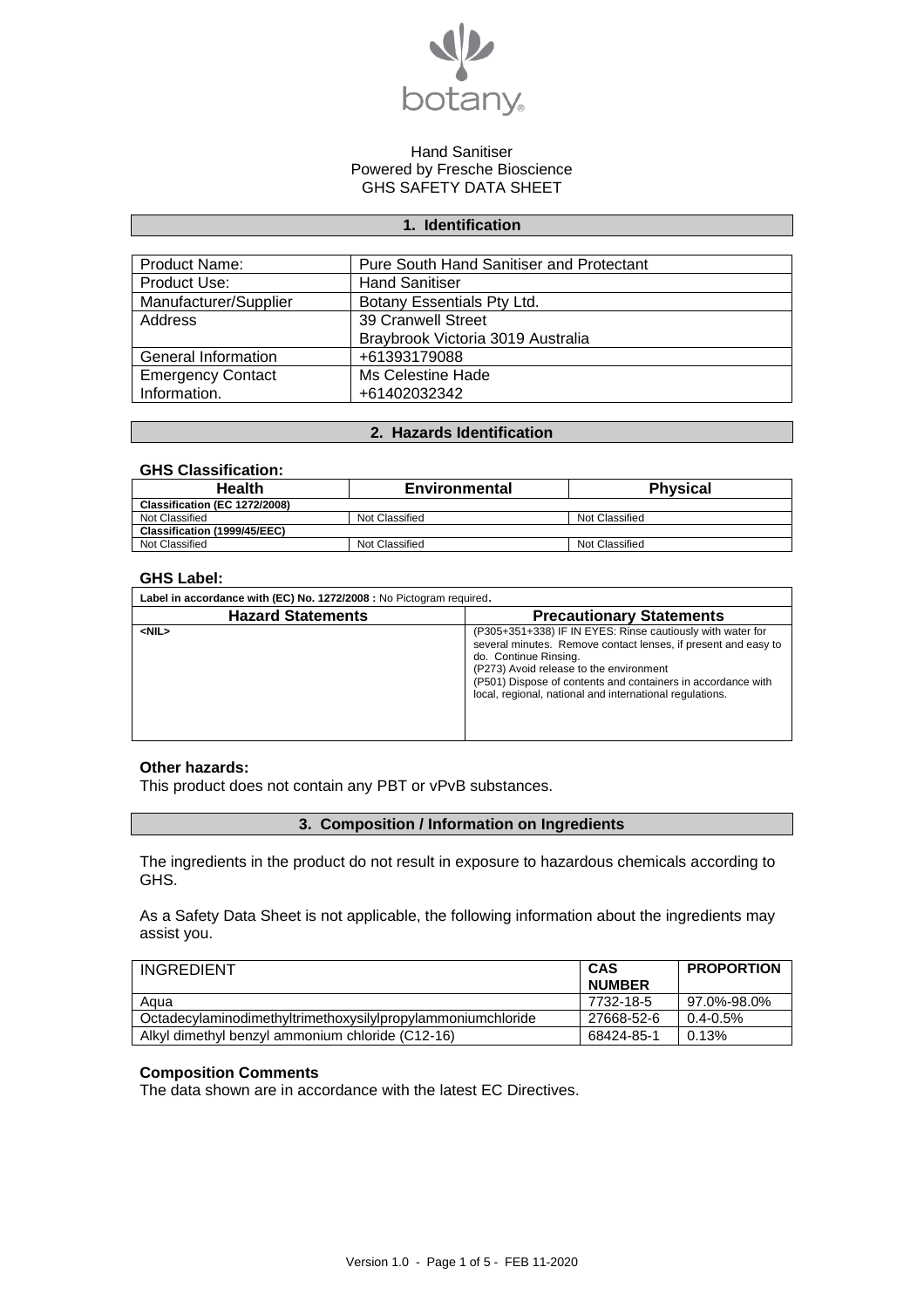

#### **4. First Aid Measures**

| Ingestion:                              | IMMEDIATELY RINSE MOUTH AND DRINK PLENTY OF WATER<br>(200-300ML). NEVER GIVE ANYTHING TO AN UNCONSCIOUS<br>PERSON. GET MEDICAL ATTENTION                 |
|-----------------------------------------|----------------------------------------------------------------------------------------------------------------------------------------------------------|
| Eye:                                    | IN THE EVENT OF ACCIDENTAL CONTACT, PRODUCT IS<br>SLIGHLY IRRITATING TO THE EYES. IRRIGATE WITH PLENTY<br>OF WATER FOR AT LEAST 15 MINUTES, OCCASIONALLY |
|                                         | LIFTING EYELIDS. GET MEDICAL ATTENTION.                                                                                                                  |
| Skin:                                   | NO UNTOWARD EFFECTS. IF DESIRED FLUSH EXPOSED<br>AREAS WITH COPIOUS AMOUNTS OF SOAP AND WATER.                                                           |
| Inhaled:                                | NO UNTOWARD EFFECTS. IF INHALED, REMOVE TO FRESH<br>AIR. IF NOT BREATHING, COMMENCE ARTIFICIAL                                                           |
|                                         | RESPIRATION. IF BREATHING DIFFICULT, GIVE OXYGEN.                                                                                                        |
|                                         | <b>GET MEDICAL ATTENTION.</b>                                                                                                                            |
| Long Term Effects:<br>Advice to Doctor: | <b>UNKNOWN</b><br><b>TREAT SYMPTOMATICALLY</b>                                                                                                           |
| <b>First Aid Facilities:</b>            | FLUSH WITH WATER IF IRRITATED                                                                                                                            |
|                                         |                                                                                                                                                          |
|                                         | 5. Fire Fighting Measures                                                                                                                                |
|                                         |                                                                                                                                                          |
| <b>General Comment:</b>                 | PRODUCT HAS LOW FLAMMABILITY AND WILL NOT<br>PROPOGATE FLAME                                                                                             |
| <b>Extinguishing Media:</b>             | WATER SPRAY, CARBON DIOXIDE, DRY CHEMICAL OR<br><b>FOAM</b>                                                                                              |
| <b>Personal Protective</b>              | USE SELF-CONTAINED BREATHING APPARATUS. WEAR                                                                                                             |
| Equipment:                              | FULL PROTECTIVE CLOTHING.                                                                                                                                |
| <b>Unusual Fire Fighting</b>            | NONE KNOWN                                                                                                                                               |
| Procedures:<br>Hazards from             | CARBON DIOXIDE, CARBON MONOXIDE, SILICON DIOXIDE.                                                                                                        |
| Combustion                              | DOES NOT UNDERGO EXPLOSVIE DECOMPOSITION AND IS                                                                                                          |
| Products:                               | SHOCK STABLE. IT IS NOT AN OXYGEN DONOR.                                                                                                                 |
| Hazchem Code:                           | NOT ASSIGNED.                                                                                                                                            |
|                                         | 6. Accidental Release Measures                                                                                                                           |
|                                         |                                                                                                                                                          |
| Spills and Disposal                     | ACTION TO BE TAKEN IF BULK MATERIAL IS RELEASED OR<br>SPILLED:                                                                                           |
|                                         | VENTILATE AREA, PERSON PERFORMING CLEAN-UP                                                                                                               |
|                                         | SHOULD WEAR ADEQUATE PROTECTION EQUIPMENT.                                                                                                               |
|                                         | CONTAIN MATERIAL BY DIKING THE AREA AROUND THE                                                                                                           |
|                                         | SPILL. IF THE PRODUCT IS IN A SOLID FORM, SHOVEL<br>DIRECTLY INTO RECOVERY DRUMS. IF THE PRODUCT IS A                                                    |
|                                         | LIQUID, IT SHOULD BE PICKED UP USING A SUITABLY                                                                                                          |
|                                         | ABSORBANT MATERIAL, THEN SHOVELED TO RECOVERY                                                                                                            |

ENVIRONMENT, THE USER SHOULD DETERMINE WHETHER THE SPILL SHOULD BE REPORTED TO THE APROPRIATE LOCAL, STATE AND FEDERAL AUTHORITIES. REFER TO DISPOSAL SECTION 13. Personal Protective<br>Equipment: EYE PROTECTION (GOGGLES), GLOVES

DRUMS. IF THE MATERIAL IS RELEASED INTO THE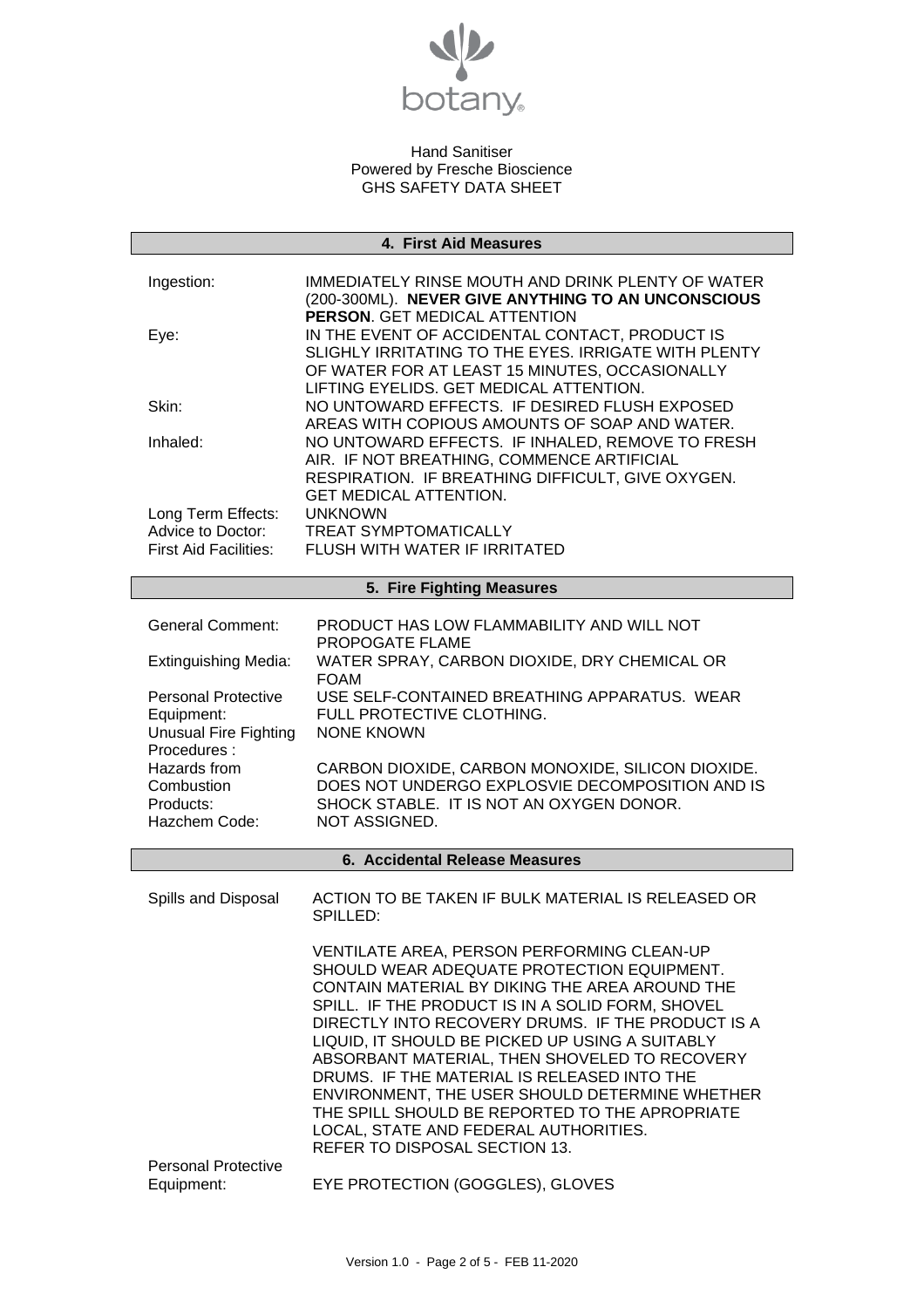

# **7. Handling and Storage**

| Handling:                        | AVOID CONTACT WITH EYES                                               |
|----------------------------------|-----------------------------------------------------------------------|
| Storage:                         | STORE UPRIGHT IN A COOL PLACE (5°C-30°C) FOR OPTIMUM<br>PRODUCT LIFE. |
|                                  | KEEP CONTAINER CLOSED WHEN NOT IN USE. DO NOT<br>FREEZE.              |
| Safety Placarding<br>(Australia) | <b>NONE</b>                                                           |

# **8. Exposure Controls and Personal Protection**

| <b>National Exposure</b><br>Standards: | NOT ASSIGNED FOR THE MIXTURE                                   |
|----------------------------------------|----------------------------------------------------------------|
| <b>Engineering Controls:</b>           | USE SUFFICIENT MECHANICAL (GENERAL) OR LOCAL<br><b>EXHAUST</b> |
| Respiratory<br>Protection:             | IF NEEDED, USE A NIOSH APPROVED RESPIRATOR                     |
| Protective<br>Equipment:               | GLOVES, APRON, GOGGLES                                         |

# **9. Physical and Chemical Properties**

| Appearance              | CLEAR TO HAZY (OPAQUE) LIQUID |
|-------------------------|-------------------------------|
| Odour                   | SIMILAR TO DETERGENT          |
| Colour                  | <b>CLEAR OR OPAQUE</b>        |
| рH                      | $5.0 - 8.0$                   |
| Vapour Pressure         | ΝA                            |
| <b>Vapour Density</b>   | >1                            |
| Boiling Point °C        | 100                           |
| Freezing Point °C       | 0                             |
| <b>Melting Point</b>    | 0                             |
| Solubility              | <b>SOLUBLE IN WATER</b>       |
| <b>Specific Gravity</b> | $0.99 - 1.00$                 |
| <b>Flash Point</b>      | (CLOSED CUP): >93°C           |
| Flammable Limits in     |                               |
| Air $(\%)$              | LOWER N/A, UPPER N/A          |
| Ignition Temperature    | N/A                           |

# **10. Stability and Reactivity**

| <b>Chemical Stability</b>   | STABLE, PRESENTS NO SIGNIFICANT REACTIVITY HAZARD,<br>NOT PYROPHORIC NOR REACTIVE WITH WATER. |
|-----------------------------|-----------------------------------------------------------------------------------------------|
| Conditions to Avoid:        | HEAT, FREEZING, STRONG OXIDIZING AGENTS                                                       |
| Incompatible                |                                                                                               |
| Materials:                  | OXIDIZING MATEIALS CAN CAUSE A REACTION,                                                      |
| Hazardous                   |                                                                                               |
| Polymerization:             | <b>WILL NOT OCCUR</b>                                                                         |
| Hazardous                   |                                                                                               |
| Decomposition:              | CARBON MONOXIDE, CARBON DIOXIDE, SILICON DIOXIDE                                              |
| <b>NFPA Reactivity Code</b> | $\Omega$                                                                                      |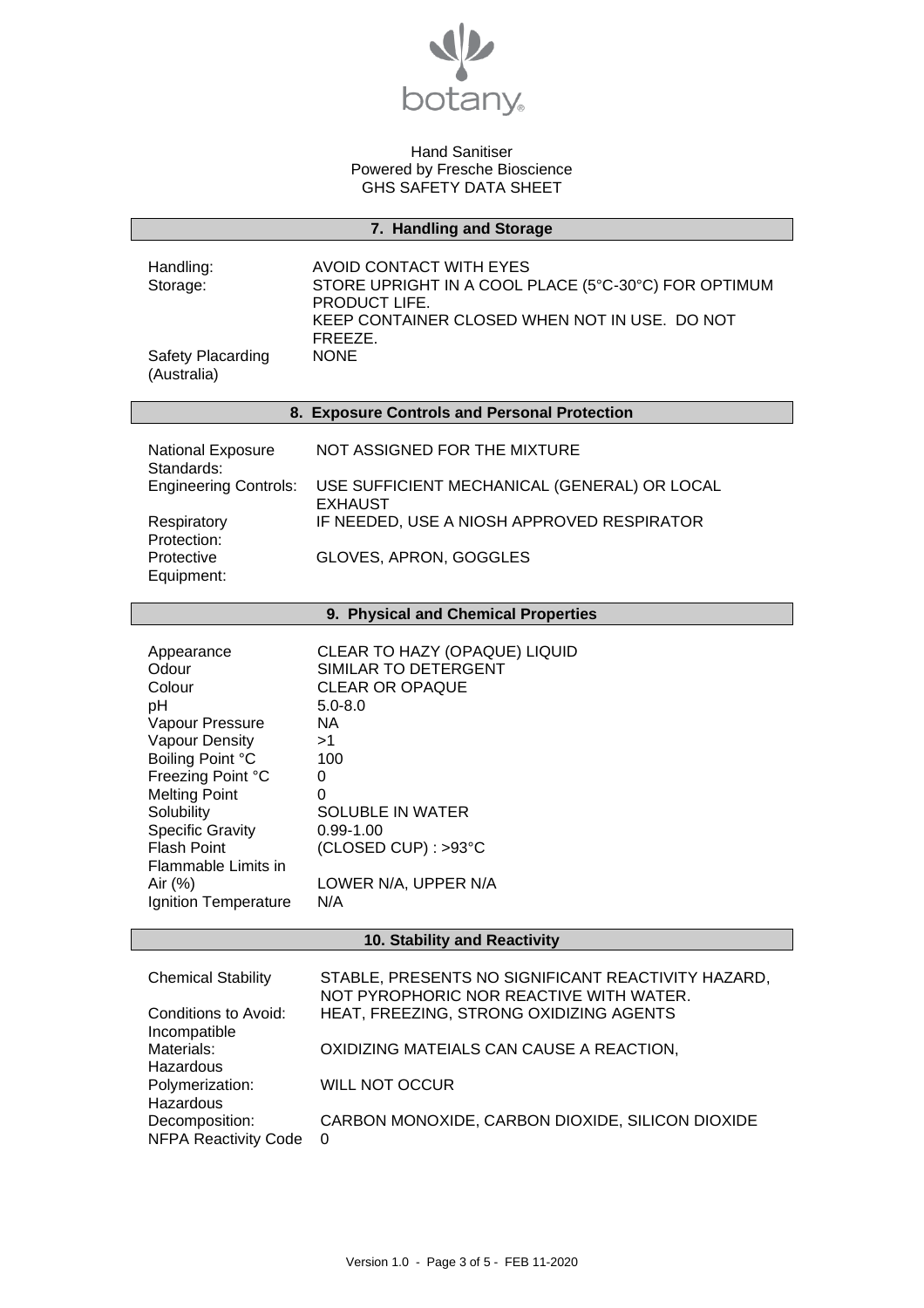

| 11. Toxicological Information                                           |                                                                                                                                                                                        |  |
|-------------------------------------------------------------------------|----------------------------------------------------------------------------------------------------------------------------------------------------------------------------------------|--|
| Ingestion (acute):<br>Eyes (acute):<br>Skin (acute):                    | NO UNTOWARD EFFECTS.<br>CONTACT AT FULL STRENGTH WILL CAUSE MINOR EYE<br><b>IRRITATION.</b><br>NO UNTOWARD EFFECTS. MAY CAUSE MINOR IRRITATION.                                        |  |
| Inhalation (acute):                                                     | NO UNTOWARD EFFECTS.<br>BOILING VAPOR IS MILDLY IRRITATING TO THE THROAT<br>AND LUNGS. BREATHNG HIGH CONCENTRATIONS OF<br>BOILING VAPOR WILL CAUSE NO ANESTHETIC EFFECTS.              |  |
| <b>Chronic Effects:</b>                                                 | NO DATA AVAILABLE FOR CHRONIC OVEREXPOSURE.<br>FINISHED PRODUCT IS NOT EXPECTED TO HAVE CHRONIC<br><b>HEALTH EFFECTS.</b>                                                              |  |
| Target Organs:                                                          | NO ADVERSE HEALTH EFECTS ON TARGET ORGANS<br><b>EXPECTED FOR FINISHED PRODUCTS</b>                                                                                                     |  |
| Carcinogenicity:                                                        | FINISHED PRODUCT IS NOT EXPECTED TO BE<br>CARCINOGENIC.                                                                                                                                |  |
|                                                                         | NTP: NO<br>IARC: NO<br>OSHA: NO                                                                                                                                                        |  |
|                                                                         | 12. Ecological Information                                                                                                                                                             |  |
| Environmental<br>Protection                                             | HYDROLYSIS DATA SHOWED THAT THE PRODUCT IS<br>SOLUBLE BUT NOT STABLE IN WATER. RAPID<br>DEGREDATION OF THE PRODUCT IN WATER FORMUS<br>INSOLUBLE SILANE DEGRADATE WHICH IS NOT EXPECTED |  |
| n-Octanol-water<br>partition coefficient                                | TO CONTAMINATE SURFACE OR GROUND WATER.<br>Log $K_{ow}$ < 3. Bioaccumulation unlikely                                                                                                  |  |
|                                                                         | 13. Disposal Considerations                                                                                                                                                            |  |
| Disposal Methods                                                        | DISPOSAL OF THIS PRODUCT SHOULD BE MADE IN<br>ACCORDANCE WITH FEDERAL, STATE AND LOCAL<br>ENVIRONMENTAL PROTECTION LEGISLATION.                                                        |  |
| <b>US FEDERAL</b><br><b>Tittle III-SARA</b>                             | THE FOLLOWING DATA IS BEING SUPPLIED IN COMPLIANCE<br>WITH TITTLE III SUPERFUND AMENDMENTS AND<br>REAUTHROIZATION ACT (SARA) PART 313 AND 40 CFR 372.                                  |  |
| California Proposition<br>65:                                           | CONTAINS NO MATERIALS KNOWN TO BE ON THE<br>CALIFORNIA PROPOSITION 65 LIST.                                                                                                            |  |
| 14. Transport Information.                                              |                                                                                                                                                                                        |  |
| <b>UN Number:</b><br><b>UN Proper Shipping</b><br>Name:<br><b>Class</b> | N/A                                                                                                                                                                                    |  |
| Subsidiary Risk:<br>Packing Group                                       | <b>NONE</b>                                                                                                                                                                            |  |
| <b>Special Precautions</b><br>For Users:                                | KEEP CONTAINERS TIGHTLY CLOSED.                                                                                                                                                        |  |
| <b>Load Placard</b><br>(AUSTRALIA)<br>Hazchem Code:                     | N/A<br>N/A                                                                                                                                                                             |  |